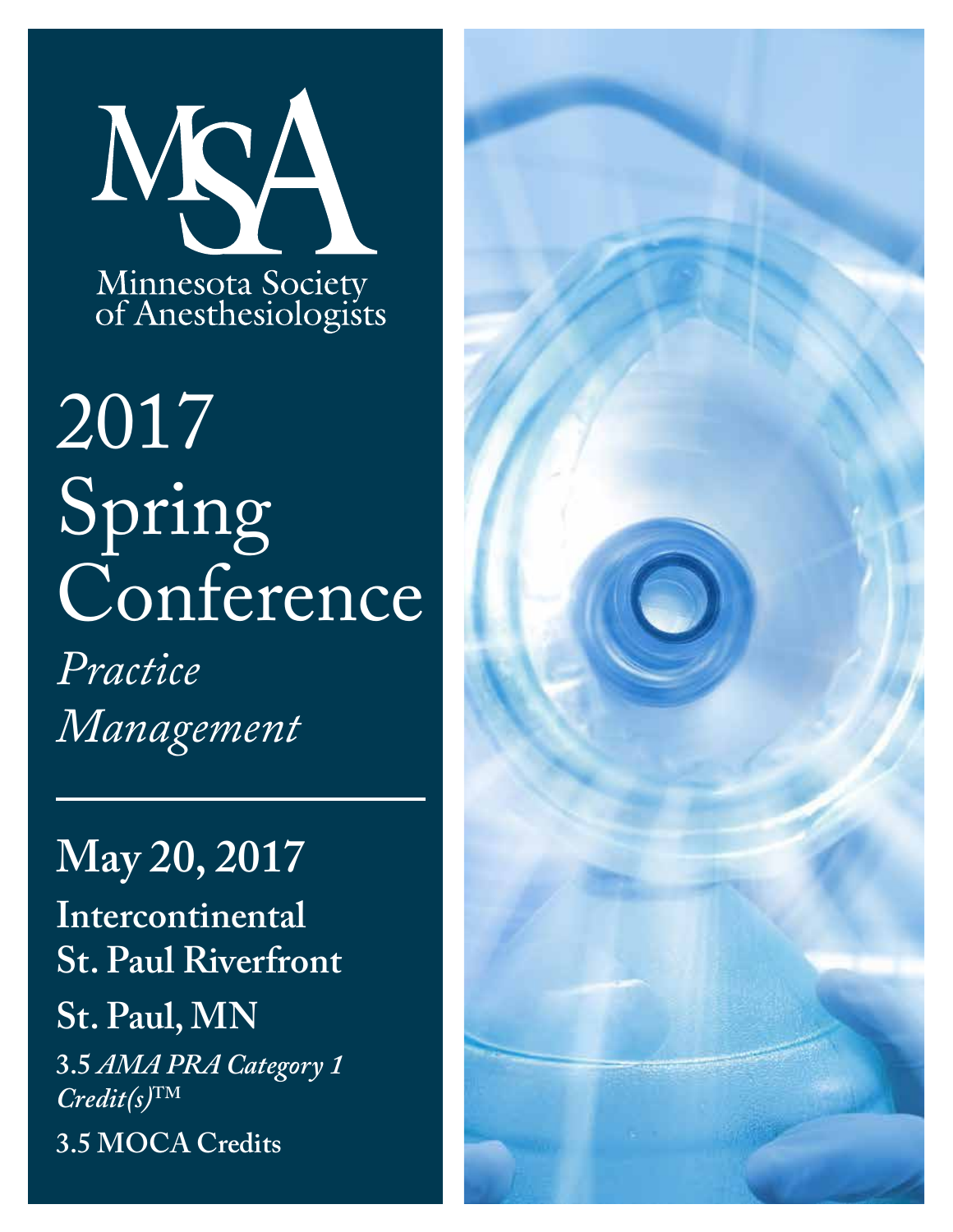

As highly trained physicians, we are comfortable with caring for a wide range of patients with any number of underlying medical problems. However, when it comes to adapting to the rapidly changing regulatory environment, there are frequently issues that extend significantly out of our comfort zone. Identifying the most relevant changes in a timely fashion is a necessary component of maintaining a healthy practice that is able to best serve our patients within the complex network of government oversight. To achieve a better understanding of these issues, our MSA Spring Conference will focus on practice management. The conference will be held on Saturday, May 20th at the Intercontinental St. Paul Riverfront.

We are fortunate to have three experts in the most recent hot topics of practice management scheduled to present during the Spring Conference. Dr. Sherif Zaafran will discuss out of network billing issues, an area that has recently received significant attention in the lay press. Dr. Marc Leib will present highly pertinent information regarding what data government payors want to see and how they use it. In addition, Dr. Matthew Popovich will speak on some of the nuts and bolts of MACRA and how the ASA is working to help meet the quality reporting needs of practices now and in the future. There will be ample time for questions and discussion during the course of the conference.

A refreshing brunch will be provided, with plenty of time to network with colleagues and interact with exhibitors. Furthermore, Dr. J.P. Abenstein, Past President of the American Society of Anesthesiologists, will be providing us with an update of current ASA business. Please stick around after the lectures for the business meeting, which includes the election of MSA Officers. With excellent presentations by these leading experts in practice management, the MSA Spring Conference is sure to be an educational and enjoyable day.

I look forward to seeing you there!

Sincerely,

Pedan D2:

**Adam D. Niesen, MD** Chair, MSA Education Committee

**Parking:** If you are driving to the MSA Spring Conference, please plan to park in either the attached Intercontinental St. Paul Riverfront parking ramp, or the Capitol City ramp off of 4th Street. To validate your parking, please stop at the MSA registration desk in Minnesota Court to receive a voucher. Please remember which parking structure you parked in order to receive the correct voucher.

**WiFi Access:** Complimentary WiFi access is offered in the meeting space at the MSA Spring Conference. To access the WiFi, simply open your web browser and click on the acceptance button once prompted. No passcode is required.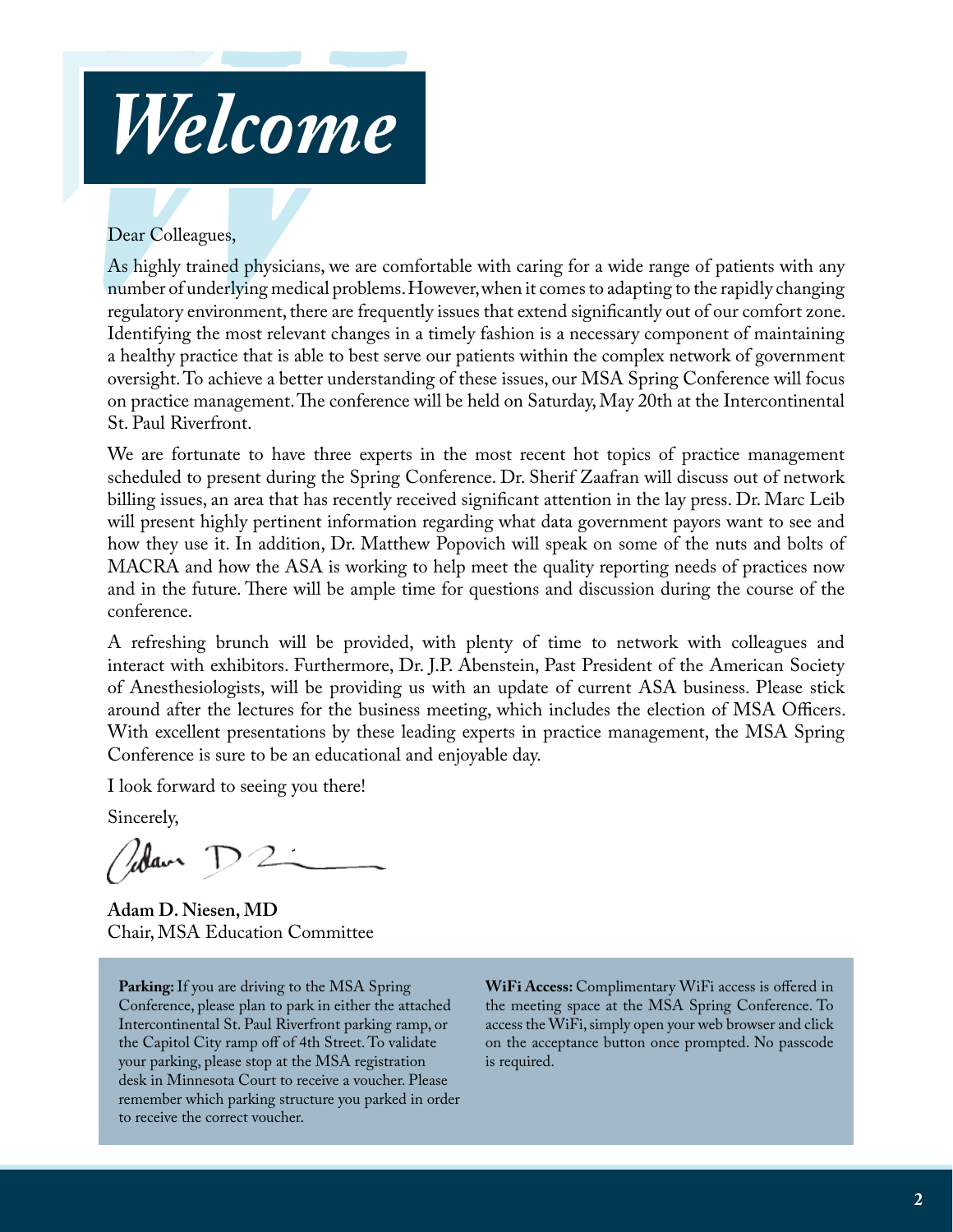

| $7:00 - 7:55$ am        | Registration and Coffee with Exhibitors                                                                                                              |
|-------------------------|------------------------------------------------------------------------------------------------------------------------------------------------------|
| $7:55 - 8:00am$         | <b>Welcome Remarks</b><br>Adam Niesen, M.D., Chair, MSA Education Committee                                                                          |
| $8:00 - 8:45$ am        | <b>Surprise Billing and Network Inadequacy</b><br>Sherif Zaafran, M.D., US Anesthesia Partners                                                       |
| $8:45 - 9:30$ am        | Regulatory Update: MACRA and Registry Reporting Options<br>Matthew Popovich, Ph.D., American Society of Anesthesiologists                            |
| $9:30 - 9:45$ am        | Expert Panel Discussion - Question & Answer<br>Sherif Zaafran, MD and Matthew Popovich, PhD                                                          |
| $9:45 - 10:45$ am       | <b>Brunch with Exhibitors</b><br><b>American Society of Anesthesiologists (ASA) Update</b><br>J.P. Abenstein, M.S.E.E., M.D., Mayo Clinic, Rochester |
| 10:45 - 11:30am         | Measurement Milieu: ASA Processes Today, Meeting Practice Needs Tomorrow<br>Matthew Popovich, Ph.D., American Society of Anesthesiologists           |
| $11:30$ am - $12:15$ pm | What Data Government Payers Want to See and How They Use It<br>Marc Leib, M.D., J.D., American Society of Anesthesiologists                          |
| $12:15 - 12:30$ pm      | Expert Panel Discussion - Question & Answer<br>Matthew Popovich, Ph.D. and Marc Leib, M.D., J.D.                                                     |
| $12:30 - 1:00$ pm       | <b>MSA Business Meeting and Officer Elections</b>                                                                                                    |
| 1:00 <sub>pm</sub>      | <b>Adjournment and Executive Committee Meeting</b>                                                                                                   |

# *Save the Dates*

## **MSA 2017 Fall Conference**

Save 1<br>
<u>MSA 20<br>
Confer</u><br>
Sature<br>
November<br>
Intercontinen Saturday, November 18, 2017 Intercontinental St. Paul Riverfront St. Paul, MN

### **MSA 2018 Spring Conference**

Saturday, April 28, 2018 Radisson Blu Mall of America Bloomington, MN

## **MSA 2018 Fall Conference**

Saturday, November 17, 2018 Radisson Blu Mall of America Bloomington, MN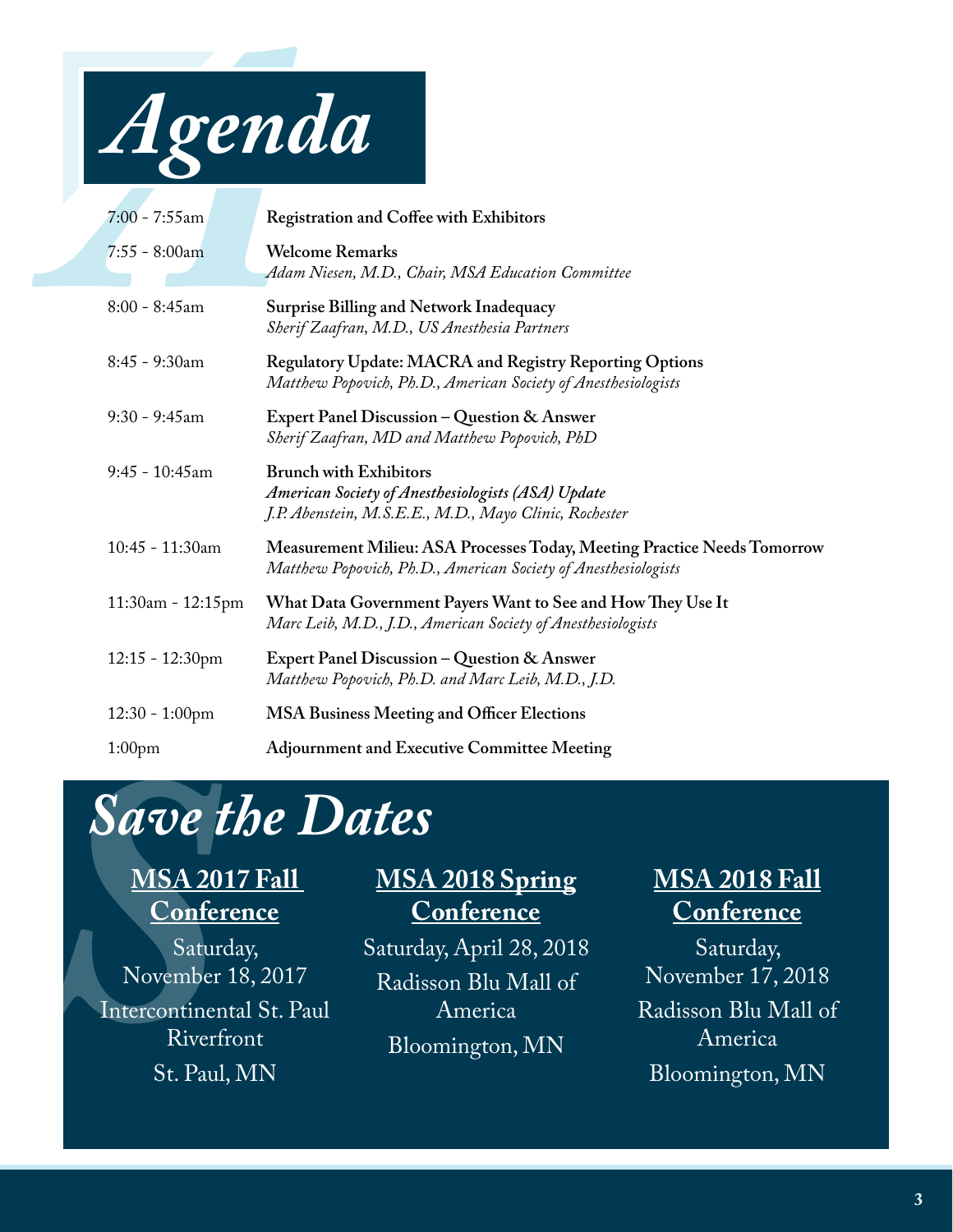



1300 Godward St. NE, Suite 2500 Minneapolis, MN 55413 612-378-1875 • mnmed.org



Minnesota Society of Anesthesiologists 2017 Spring Conference May 20, 2017

It is the policy of the Minnesota Medical Association (MMA) to ensure balance, independence, objectivity, and scientific rigor in its CME activities. To comply with the Standards for Commercial Support of the Accreditation Council for Continuing Medical Education (ACCME), the MMA requires members of the planning committee and faculty to disclose the existence of any financial interest or other relationship he/she and his/her spouse or partner has with companies whose health care products or services are discussed in an educational presentation. The requirement applies to relationships that are in place at the time of the CME activity or in the 12 months preceding the activity.

The following financial relationships were disclosed and have been resolved:

Jacob Hutchins, MD **Speakers Bureau:** Pacira Pharmaceuticals **Stock:** Insitu Biologics **Consultant:** Pacira, Heron Therapeutics, GLG Consulting

The remaining members of the faculty and planning committee for this conference have indicated that they have no relevant financial relationships to disclose related to the content of the CME activity.

#### **Accreditation Statement**

This activity has been planned and implemented in accordance with the Essential Areas and Policies of the Accreditation Council for Continuing Medical Education through the joint providership of the Minnesota Medical Association and the Minnesota Society of Anesthesiologists. The Minnesota Medical Association (MMA) is accredited by the Accreditation Council for Continuing Medical Education to provide continuing medical education for physicians.

#### **CME Statement**

The Minnesota Medical Association designates this live activity for a maximum of 3.5 *AMA PRA Category 1 Credit(s)*™.Physicians should claim only the credit commensurate with the extent of their participation in the activity.

#### **MOCA Statement**

This activity contributes to the CME requirement for Part II: Lifelong Learning and Self Assessment of the American Board of Anesthesiology's (ABA) redesigned Maintenance of Certification in Anesthesiology Program® (MOCA®), known as MOCA 2.0®. Please consult the ABA website, www.theABA.org, for a list of all MOCA 2.0 requirements.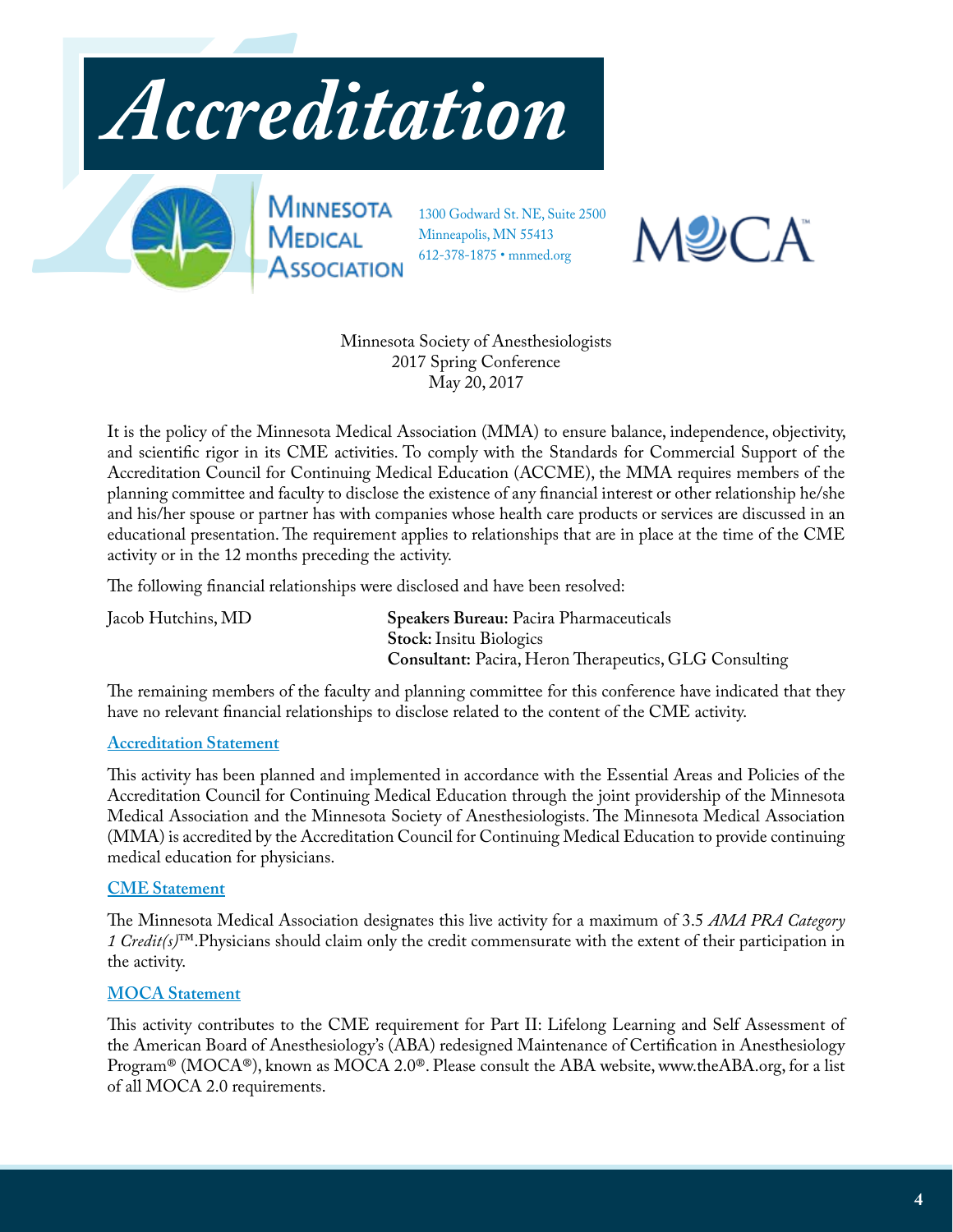# *LCOT*<br>As a result of participation<br>Learners should be able to:<br>CExplain what out-of network *Learning Objectives*

#### **As a result of participation in this CME activity, learners should be able to:**

- Explain what out-of network billing is
- Identify consequences of out-of-network billing for patients
- Discuss federal and state initiatives that are being introduced to control the out-of-network billing
- Describe information relevant to payors
- Explain why payors want to collect specific information/data
- Discuss what data is collected and how it is used
- Describe MACRA, MIPS and alternative payment methods
- Identify the main underlying principles that led to the introduction of MACRA
- Explain requirements for physicians to fulfill criteria posed by CMS

#### **Upon completion of the following educational activity presentations, the participant should be better able to:**

#### **Topic: Surprise Billing and Network Inadequacy**

- Understand what is out of network billing, network adequacy, narrow networks, tiered networks, and minimum benefit standards, and benchmarking
- Elucidate the nuances of the pros and cons of legislation that attempts to solve the problem of surprise billing
- Outline a strategy to prepare members, the public, and legislators for physician led solutions to tackle inadequate networks

#### **Topic: Regulatory Update: MACRA and Registry Reporting Options**

- Identify significant regulatory issues for anesthesiologists in the year ahead
- Discuss ASA activity on regulatory issues
- Discuss key points to implementing responses and compliance to regulatory issues at the local level

#### **Topic: Measurement Milieu: ASA Processes Today, Meeting Practice Needs Tomorrow**

- Discuss why ASA quality measure development, from a regulatory standpoint, is necessary
- Describe the quality measure development cycle at ASA
- Understand how individuals and practices can participate in measure development at ASA

#### **Topic: What Data Government Payers Want to See and How They Use It**

- Identify quality metrics used in the Meri-based Incentive Payment System (MIPS) program
- Understand how to report that data to CMS
- Explain the interactions between CPT codes, ICD-20-CM codes and the MIPS quality measure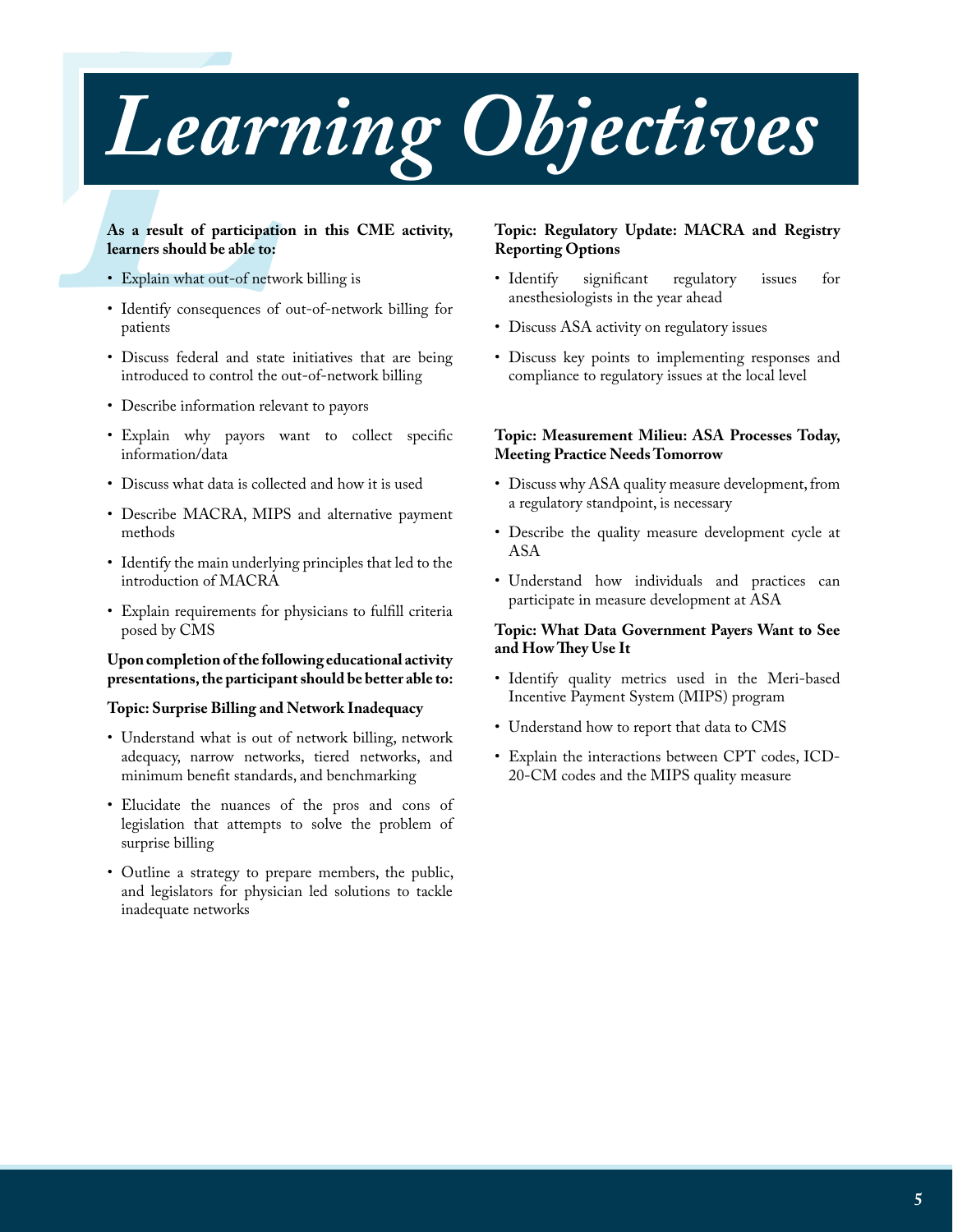



Associate Professor of Anesthesiology Mayo Clinic Rochester, Minnesota

*Dr. J.P. Abenstein, consultant in the Division of Cardiovascular and Thoracic Anesthesiology and associate professor of Anesthesiology at the Mayo College of Medicine in Rochester, Minnesota, currently serves as*  **J.P. Abenstein, MSEE, MD** <sup>1</sup>immediate past president of the American Society of Anesthesiologists (ASA). Dr. Abenstein received his *engineering degrees from Duke University and the University of Wisconsin. He received his medical degree from Loyola Stritch School of Medicine in Chicago and completed his residency and fellowship in cardiac anesthesiology at Michael Reese Hospital and Medical Center in Chicago. He is board certified by the American Board of Anesthesiology. Dr. Abenstein and his wife, Sandra, live in Oronoco, Minnesota, and have two children.*



**Matthew Popovich, PhD** Director of Quality and Regulatory Affairs American Society of Anesthesiologists Washington, D.C.



**Sherif Zaafran, MD** Chair, ASA Ad Hoc Committee on Out of Network Payment US Anesthesia Partners Houston, Texas



**Marc Leib, MD, JD** Chair, Committee on **Economics** American Society of Anesthesiologists Phoenix, Arizona

*Dr. Matt Popovich is ASA's Director of Quality and Regulatory Affairs (QRA) and he is based in Washington, DC. Matt has worked for the American Society of Anesthesiologists since May 2013, becoming the Director of Quality and Regulatory Affairs in November 2014. QRA supports measure development activities and provides regulatory support to the Anesthesia Quality Institute. The department works with the ASA Committee on Performance and Outcomes Measurement on updating and maintaining quality measures and advocates on the appropriate use of anesthesiology quality measures before the Centers for Medicare and Medicaid Services (CMS). In addition, Popovich and members of Quality and Regulatory Affairs, engage, support and assist members on quality reporting programs and regulatory issues that impact members and the profession. Popovich received his undergraduate from Purdue University in Political Science and History. He received his doctorate from the University of Illinois at Chicago in History.*

*Dr. Sherif Zaafran serves as the Chair of the ASA ad hoc Taskforce on Out of Network Payment. He also serves on the ASA Committee on Governmental Affairs as well as Chairs the Texas Society of Anesthesiologists Government Affairs Committee. In January, Dr. Zaafran was appointed by the Governor of Texas as President of the Texas Medical Board. He is a practicing anesthesiologist with US Anesthesia Partners, and serves as the President of the Memorial Hermann division of USAP in Houston. He also serves with US Anesthesia Partners as the National Legislative Liaison for the group. Within Memorial Hermann Hospital System, he chairs the Joint Council of the Perioperative Surgical Home, and the Anesthesia Council for the MH System.*

*Dr. Marc Leib is currently the Chair of the ASA Committee on Economics. He is also currently serving on several other permanent and ad hoc ASA committees. Dr. Leib practiced anesthesia in the private sector for over 20 years in Arizona. Throughout that time, he was very active in the medical community, serving as President of the Arizona Society of Anesthesiologist (AzSA) and the Arizona Medical Association (ArMA). During his last few years of active practice, Dr. Leib attended the University of Arizona College of Law with the intention of participating in health care policy decision-making activities. After graduation he worked in Washington, D.C., primarily on health law issues. After several years in D.C., Dr. Leib returned to Arizona to serve as the Chief Medical Officer of Arizona's Medicaid Program, serving in that position for over 10 years, the longest serving CMO in Arizona Medicaid's history. During his tenure as the Medicaid CMO, Dr. Leib remained active in the medical community. He regularly publishes articles of interest and essays in medical and legal publications and presents topics of interest to physicians at various state and national physician leadership forums.*

### *P Planning Committee*

**Adam Niesen, MD** Chair, MSA Education **Committee** Assistant Professor of Anesthesiology Mayo Clinic Rochester, Minnesota

**Ioanna Apostolidou, MD** Professor Director, Cardiothoracic Anesthesiology Fellowup Division Chief, Cardiothoracic Anesthesiology University of Minnesota Minneapolis, Minnesota

**Adam Amundson, MD** Senior Associate Consultant Mayo Clinic Rochester, Minnesota

**Jacob Hutchins, MD**

Director of Regional Anesthesia, Acute Pain, and Ambulatory Anesthesia University of Minnesota Minneapolis, Minnesota

**Mojca Konia, MD, PhD** Residency Program Director Vice Chair of Education University of Minnesota Minneapolis, Minnesota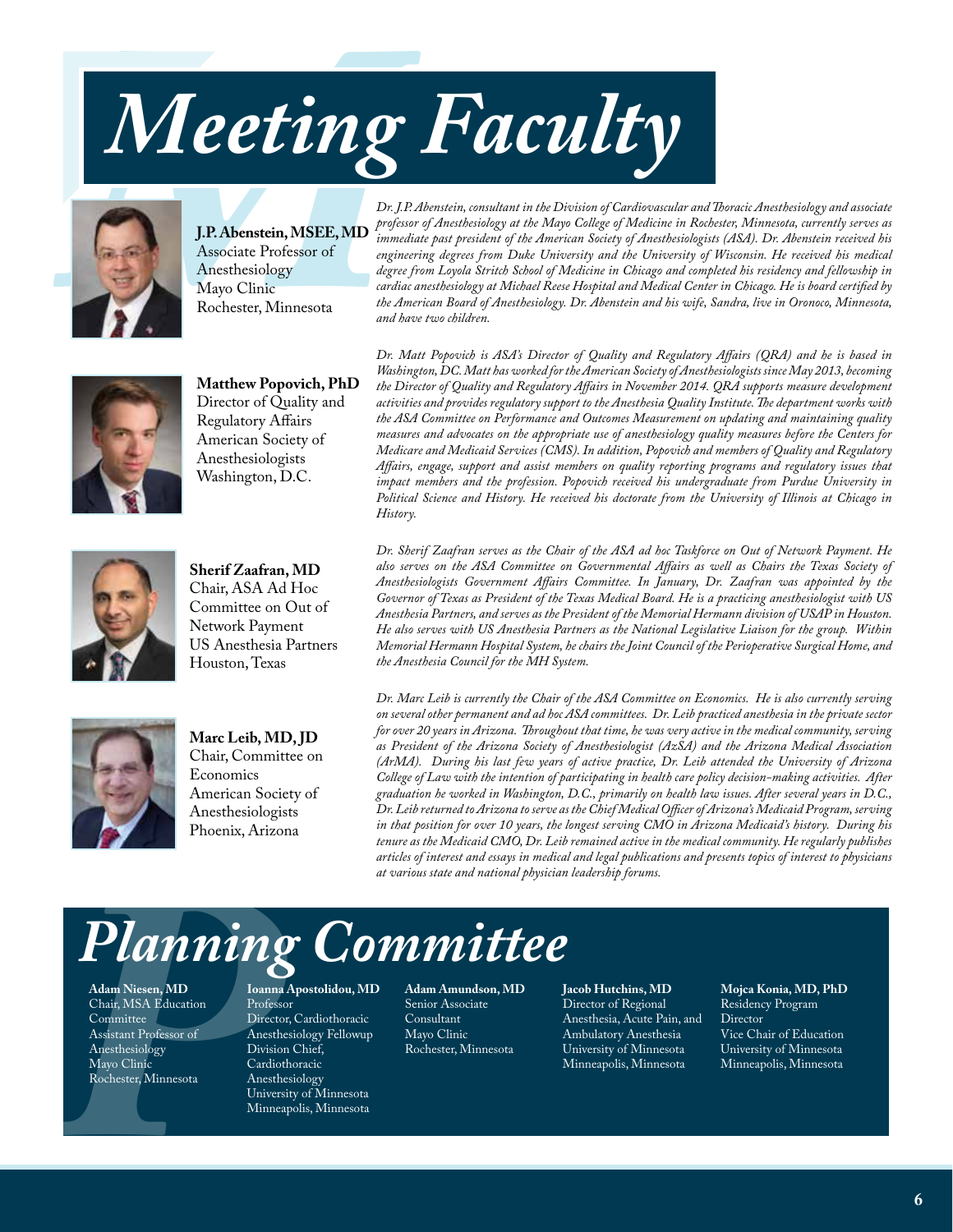



#### **B Braun Medical**

www.bbraunusa.com 824 Twelfth Ave Bethlehem, PA 18018

Kristin Carlson Critical Care Specialist kristin.carlson@bbraun.com (612) 599-6751

Manufacturer of medical supplies.

## FORE-SiGHT® The confidence of knowing<sup>™</sup>



#### **CASMED**

www.fore-sight.com 44 E Industrial Rd Branford, CT 6405

Bob Dupor Territory Sales Manager bdupor@casmed.com (612) 599-6751

FORE-SIGHT® tissue oximetry utilizes five wavelengths of light and a complex algorithm to provide highly accurate readings you can trust. FORE-SIGHT features specialized modes for adults and children, and users select from multiple sensor locations, fine-tuning the algorithm to the unique optical properties of specific tissue beds.



**Codonics** www.codonics.com 17991 Englewood Dr Middleburg Heights, OH 44130

Mike Kolberg, General Manager info@condonics.com 440-243-1198

A standard of care in the world's leading hospitals, Codonics Safe Label System (SLS) helps eliminate the OR's three most common medication errors: vial/ampoule swaps, mislabeling and syringe swaps. SLS integrates with anesthesia carts to improve medication safety, compliancy and consistency while enhancing workflow. Using barcode technology, the clinician scans a vial/ampoule on SLS and is instantly presented with audible and visible identification of the drug in hand, and a TJC-compliant label is produced. Simultaneously, SLS delivers and records the NDC to the cart to electronically document the dispense, automatically decrementing the inventory to reduce stock outs and improve charge capture.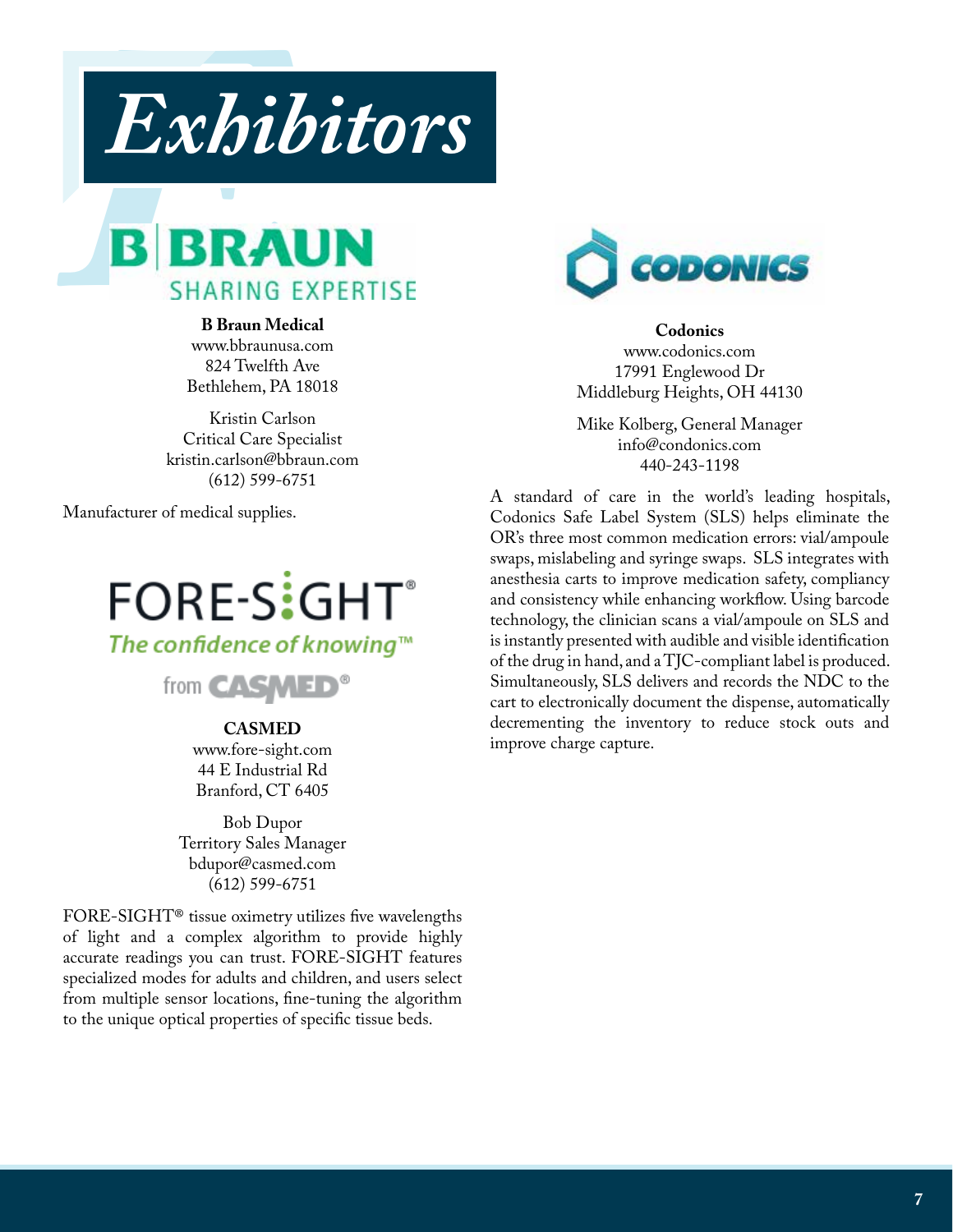



**COVR Medical** www.covrmedical.com 221 1st Ave SW, Ste 202 Rochester, MN 55902

Aaron Miller, Sales miller.aaron@covrmedical.com 507-250-3306

COVR Medical garments were invented by a surgeon to ensure patient privacy, dignity and comfort during medical and surgical procedures as well as for post-procedural care.



**Edwards Lifesciences** www.edwards.com 1 Edwards Way Irvine, CA 92614

Allison Klint, Hemodynamic Monitoring Product Specialist allison\_klint@edwards.com 502-475-4919

Edwards Lifesciences is the global leader in patientfocused medical innovations for structural heart disease, as well as critical care and surgical monitoring. Driven by a passion to help patients, the company collaborates with the world's leading clinic.



# SonoSite

**Fujifilm SonoSite**

www.sonosite.com 21919 30th Drive SE Bothell, WA 98021

Mark Zacharias, Territory Manager mark.zacharias@fujifilm.com 612-964-7730

SonoSite helped pioneer the concept of portable, pointof-care ultrasound, and it continues to be a world-leading manufacturer and innovator of bedside ultrasound systems as well as an industry leader in ultra high-frequency microultrasound technology. SonoSite's portable, compact systems are expanding the use of ultrasound across the clinical spectrum by cost-effectively bringing highperformance ultrasound to the point of patient care.



**Halyard Health** www.halyardhealth.com 43 Discovery, Ste 100 Irvine, CA 92618

Trina Frazier, Tradeshow Coordinator trina.frazier@hyh.com 949-923-2481

ON-Q\* allows for less pain and a faster recovery than opioids alone. Part of a multimodal approach to reduce opioid use, it provides over 3 days of predictable pain relief. With ON-Q\*, patients can be both comfortable after surgery and capable of activity while they efficiently move through the recovery process. For more information, please visit www.Halyardhealth.com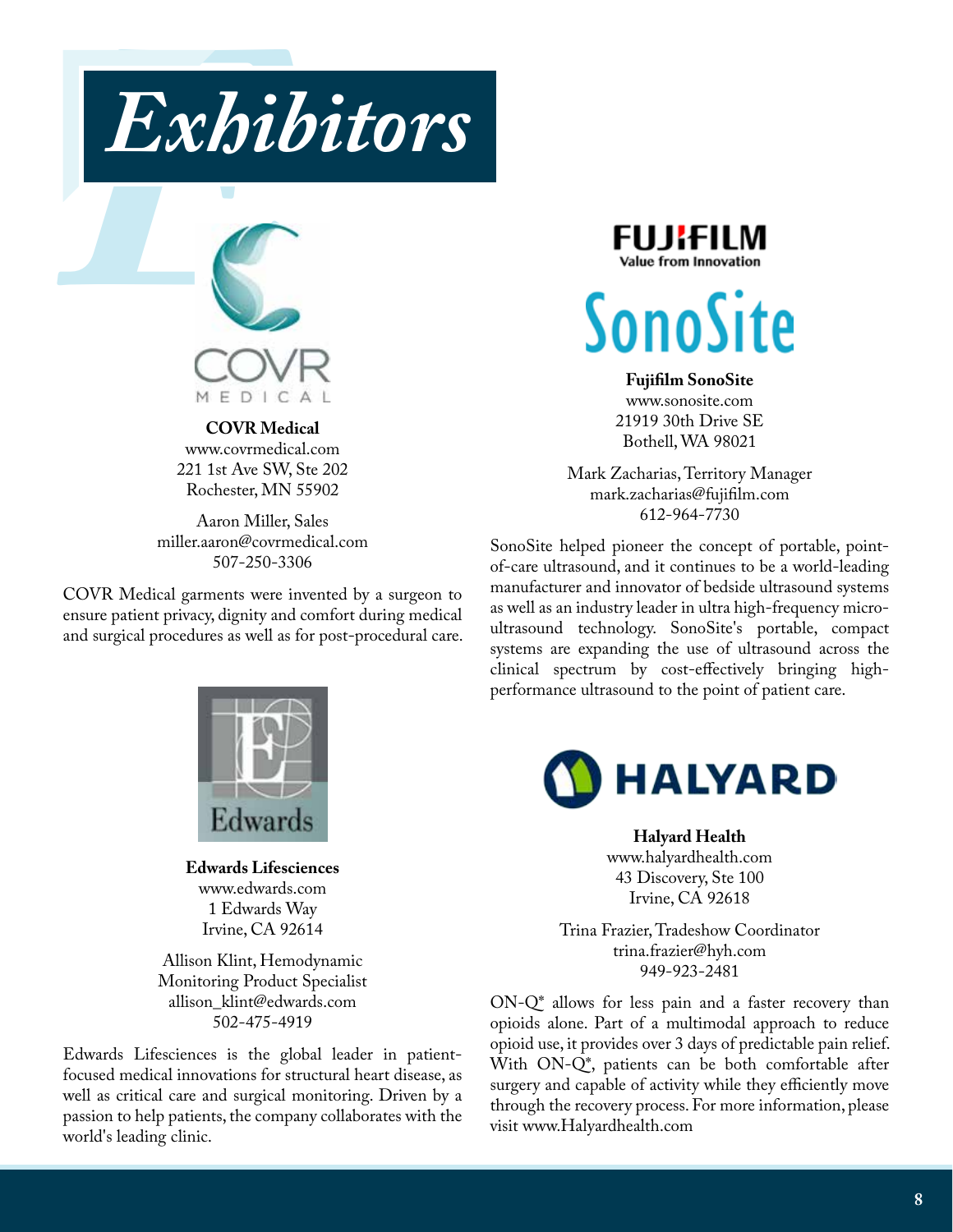



#### **Mallinckrodt Pharmaceuticals**

www.mallinckrodt.com 53 Frontage Rd Hampton, NJ 08827

Peter Moe, ACBM peter.moe@mallinckrodt.com (612) 325-3743

Mallinckrodt Pharmaceuticals is an industry leader in providing specialty biopharmaceutical products used in the treatment of autoimmune and rare disease specialty areas, respiratory therapies, pain and related conditions, and diagnostic procedures. The company's segments include branded medicines and devices and generic drugs. Visit www.mallinckrodt.com to learn more.



**MED Alliance Group, Inc** www.medalliancegroup.com 2175 Oakland Dr Sycamore, IL 60178

Marc Tutt, Sales Representative Sales Representative 630-443-7070

MED Alliance Group is an ISO 13485 certified medical device distributor with more than 350 years of combined medical device sales and distribution experience. Dedicated to meeting the needs of its clinical customers and manufacturing partners, MED Alliance offers cost effective, customized sales, logistics and distribution solutions.



**Merck** www.merck.com 5305 W 61st St Edina, MN 55436

Paula Heller, Institutional Sales Manager paulaheller@merck.com (612) 804-2803



**Pacira Pharmaceuticals** www.exparel.com, www.pacira.com 12423 Sandy Point Rd Eden Prairie, MN 55347

Linda Sherman, Sales Executive linda.sherman@pacira.com 952-239-4444

Pacira Pharmaceuticals, Inc. is a specialty pharmaceutical company focused on the development of products that meet the needs of acute care practitioners and their patients. Its lead product, EXPAREL® (bupivacaine liposome injectable suspension), was launched in 2012. EXPAREL utilizes the Pacira proprietary delivery technology DepoFoam®. For more information, visit www.pacira.com.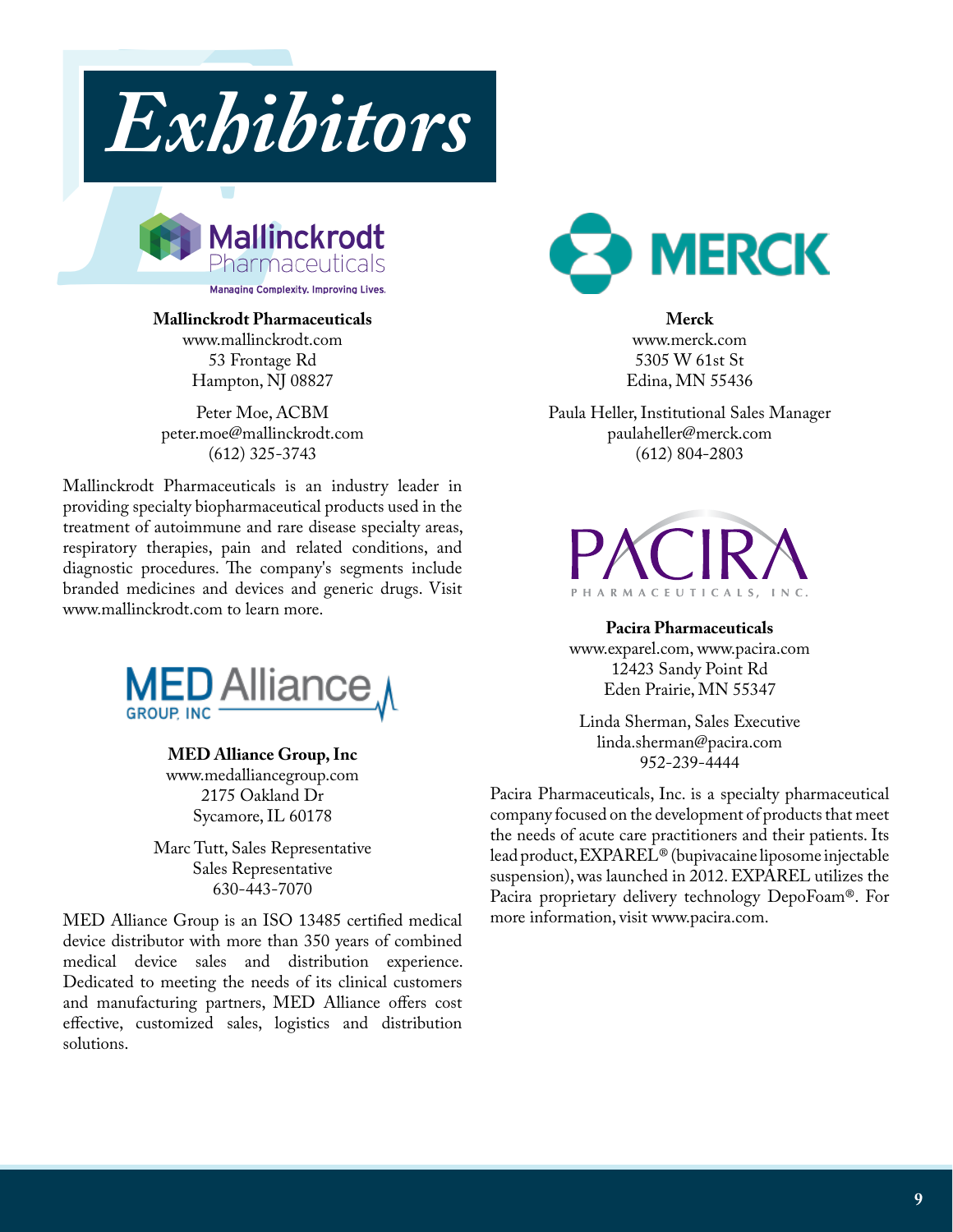

#### **Pajunk Medical Systems, LP**

www.pajunkusa.com 6611 Bay Cir, Ste 140 Norcross, GA 30071

Samuel Mayer, Sales Representative (MN, ND, SD, W-IA) samuel.mayer@pajunk-usa.com 770-330-2094

Pajunk Medical Systems, is a German family owned medical device company specializing in Regional Anesthesia.



**PharMEDium Services, LLC**

www.pharmedium.com 150 N Field Dr, Ste 350 Lake Forest, IL 60045

Yanela Ochoa, Marketing Associate mkt\_tradeshow@pharmedium.com 800-523-7749

PharMEDium is the nation's leading provider of outsourced, ready to use sterile admixture services, operating four stateof-the-art, large-scale, 503B Outsourcing Facilities.



**Stryker Medical** www.stryker.com 3800 E Centre Ave Portage, MI 49002

James Westing, Account Manager james.westing@stryker.com 616-836-5923

Patient Warming



**U.S. Army Healthcare** www.goarmy.com/amedd 1600 W 82nd St, Ste 275 Bloomington, MN 55431

CPT Jatara S. Ross, Recruiting Officer In Charge jatara.s.ross.mil@mail.mil 952-854-4406

One of the largest health care systems in the world, Army Medical Department, AMEDD operates more than 600 medical centers, clinics, research facilities around the world. Opportunities exist for personal and professional development.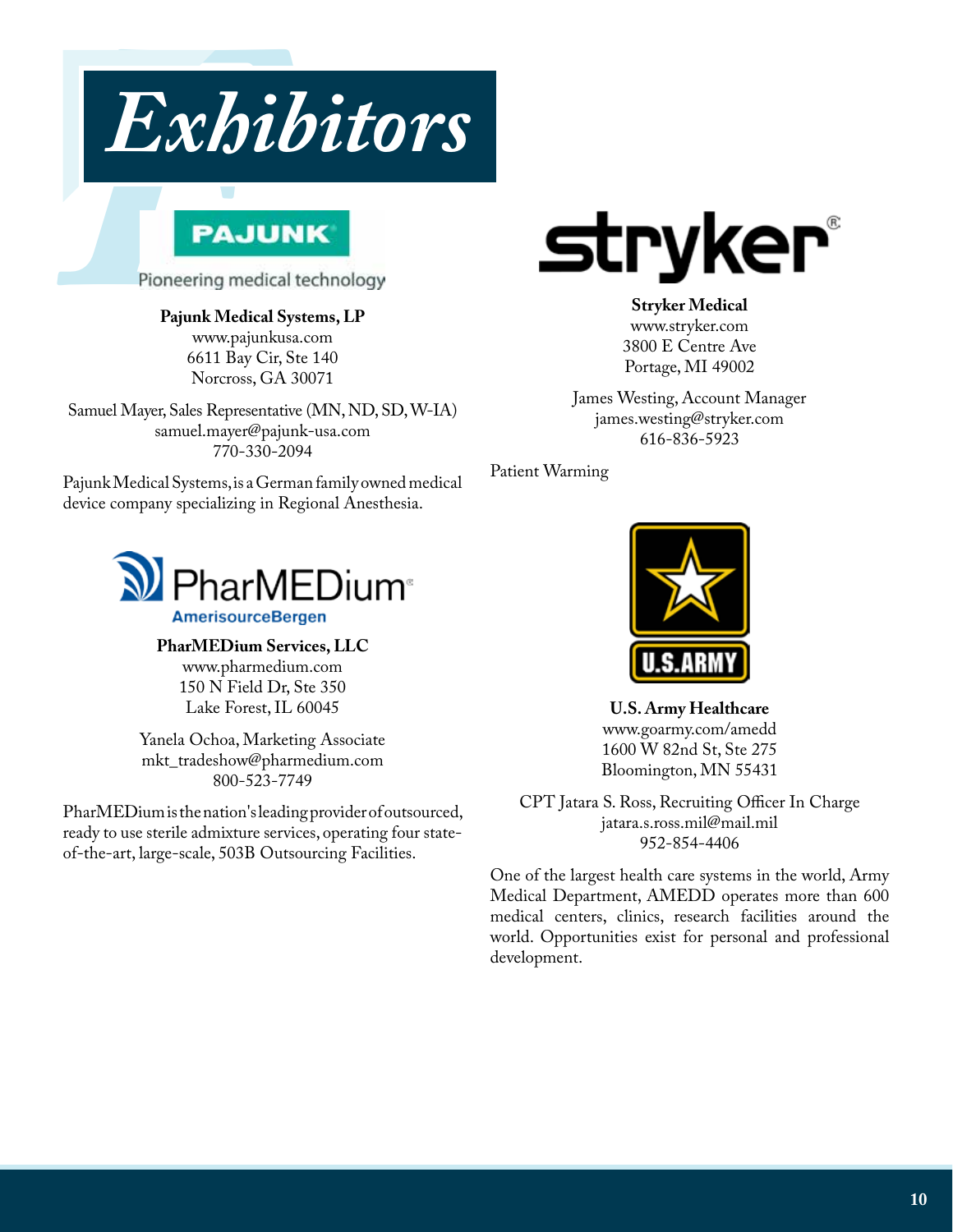

**Samer Abdel-Aziz, MD**  Olmstead Medical Center

**J.P. Abenstein, MSEE, MD**  Mayo Clinic

**Adam Amundson, MD**  Mayo Clinc

**Katherine Arendt, MD**  Mayo Clinic

**James Baber, MD**  OMC

**Ratan Banik, MD, PhD**  University of Minnesota

**Kumar Belani, MBBS, MS**  UMMC

**Roberto Blanco, MD**  University of Minnesota

**Peter Boosalis, MD, MBA**  Mayo Health Systems

**Philip Boyle, MD**  Anesthesia Associates of St. Cloud

**David Brown, MD**  Mayo Clinic

**Grace Chun, MD**  MAPA

**Jonathan Dang, MS4**  University of Minnesota Medical School

**Cole Deutz, MD**  VA Medical Center **Thomas Esser, DO**  University of Minnesota

*as of 5/17/17*

**Joseph Fahey, MD**  AAPA

**Kari Forde-Thielen, MD**  Multi-Sites Anesthesiology

**Robert Friedhoff, MD**  Mayo Clinic

**Oscar Garcia, MD**  University of Minnesota

**Robert Gauthier, MD**  MASS

**Barbara Gold, MD**  University of Minnesota Physicians/M Health

**Jonathan Gombola, MD**  St. Mary's Hospital - Madison

**Mark Gujer, MD**  AMS

**David Hasler, MD**  Epic Anesthesiology

**Kenneth Holmen, MD**  CentraCare Health

**Tae Kim, MD**  University of Minnesota

**Mojca Konia, MD**  University of Minnesota

**Todd Kor, MD**  Mayo Clinic

**Brent Kudak, MD**  UMP

**Steven Lader, DO**  Grand Itasca Clinic and Hospital

**Marc Leib, MD, JD**  American Society of Anesthesiologists

#### **Ji-Chia Liao, MD, PhD**

**Timothy Lindsay, MD**  TCAA

**Thomas Losasso, MD**  Summit Orthopedics

**Michael Loushin, MD**  TCAA

**Monica Lupei, MD**  University of Minnesota

**David Martin, MD, PhD**  Mayo Clinic

**Benjamin Matelich, MD**  University of Minnesota Residency

**Brian McGlinch, MD**  University of Minnesota

**John Mrachek, MD**  University of Minnesota

**Nishkruti Munshi, MD**  University of Minnesota Anes Dept - Residents

**Vinayak Nadar, MD**  University of Minnesota

**Sagar Navare, MD**  University of Minnesota